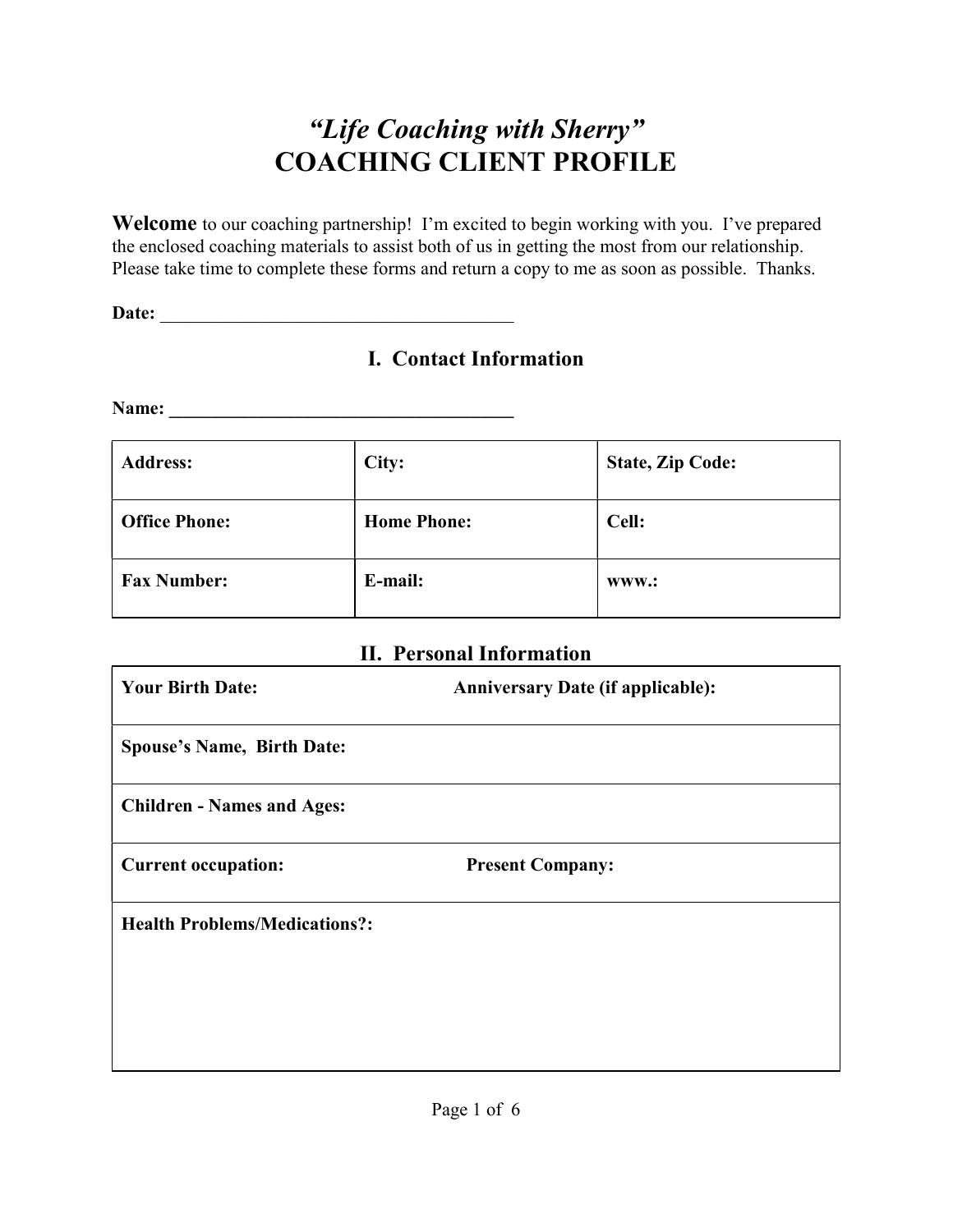Have you worked with a Counselor/Therapist? If so, when/why?

How do you like to learn? (Circle each one that applies) Visual, Tactile, Auditory, Verbal, Kinesthetic, Cerebral

Favorite Hobbies/Sports/Interests:

# III. Coaching Information

Who Do You Most Admire and Why?

What Are You Most Pleased and Proud of Having Accomplished and Why?

What Are Your Personal and Professional Strengths?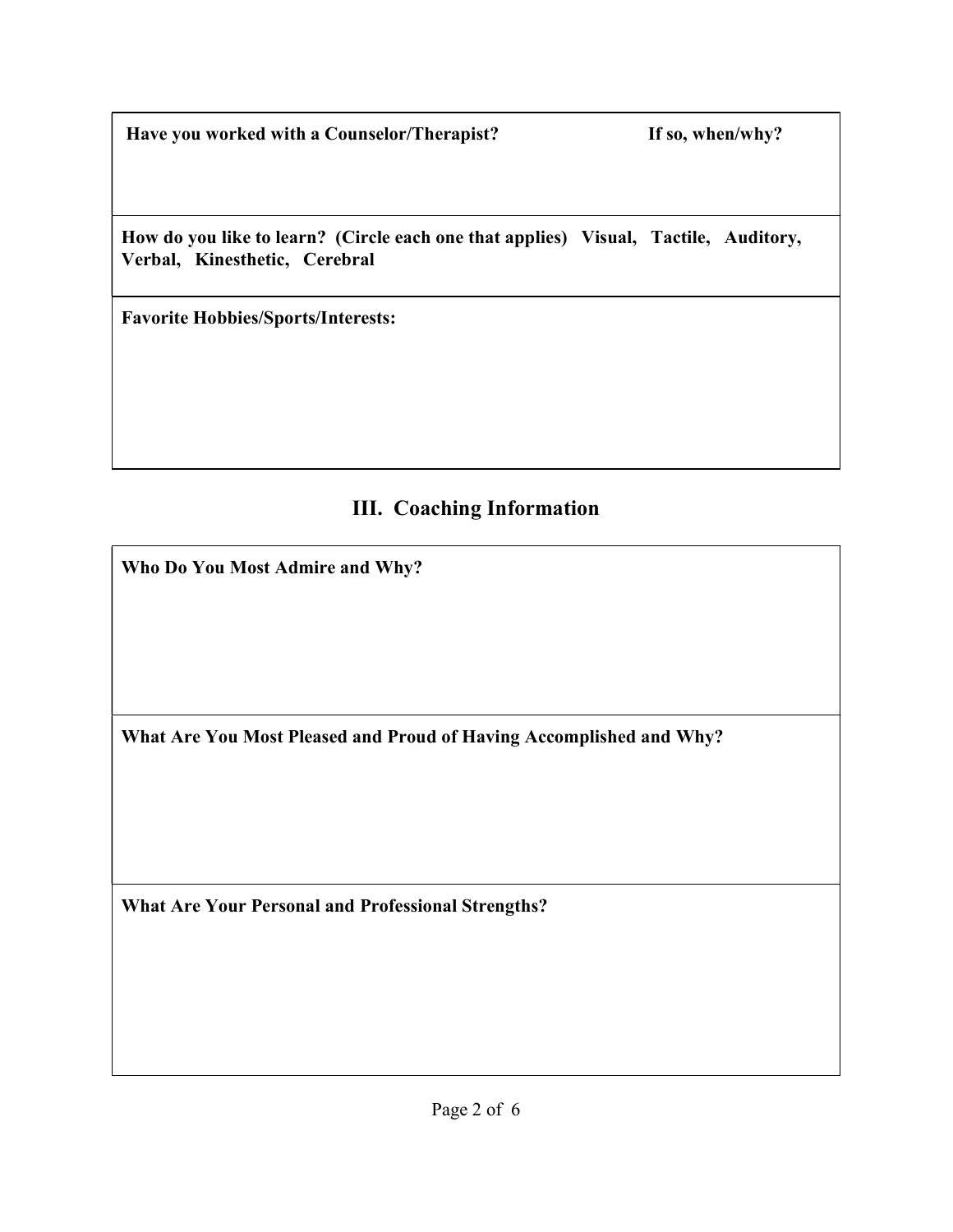What is Your Passion in Life? What Makes You Happiest/Most Fulfilled? What Do You Offer That Is Unique and/or Excites You?

What Are Your Personal Life Goals for the next 90 Days?

What Are Your Professional Goals for the next 90 Days? If Job Searching, What is Your Time Frame for this to Happen?

What Motivates You? Why Do You Do What You Do? Personally or Professionally?

List 10 Things That Make You Smile:

What Else Do You Want Me to Know About You?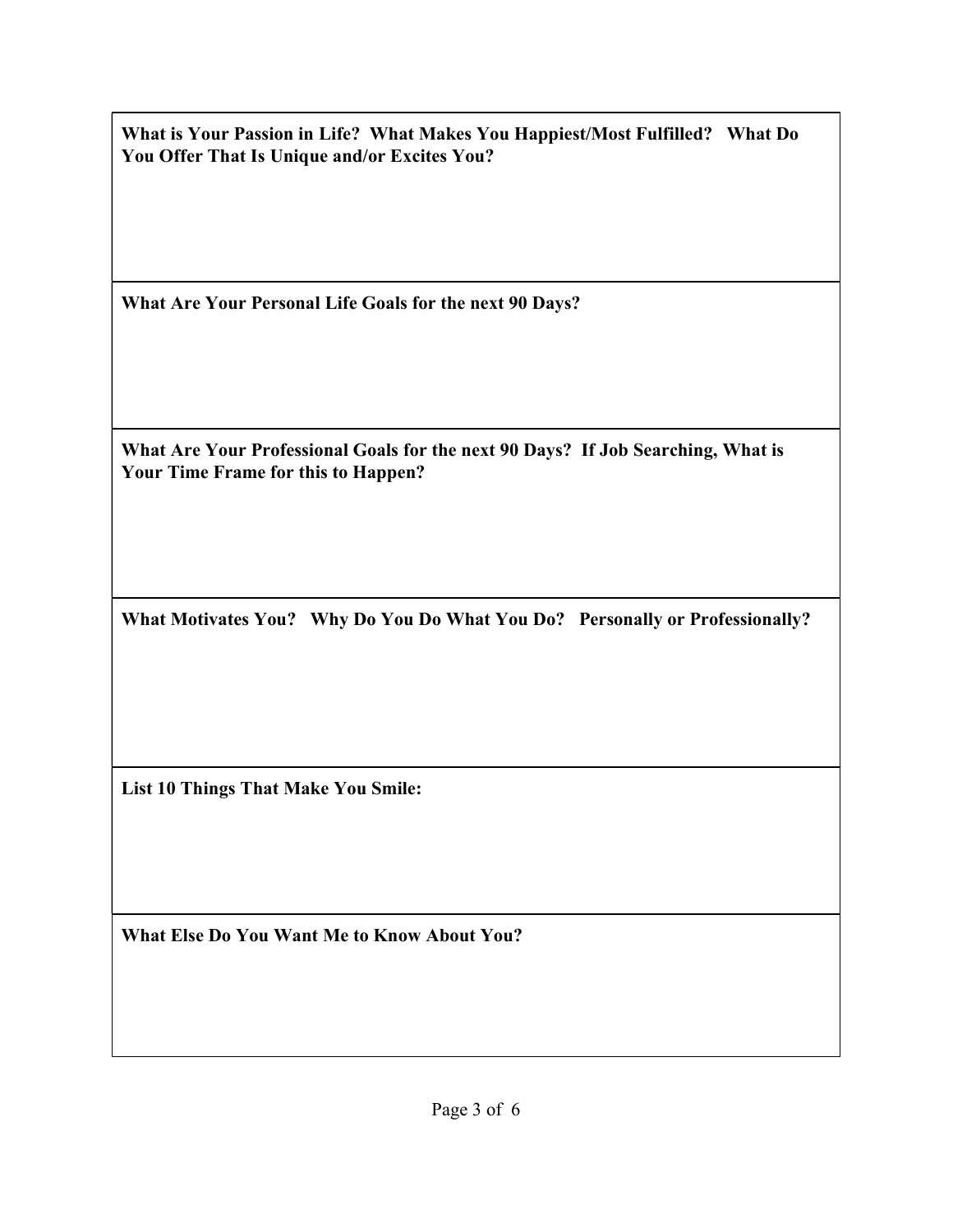What Goals Do You Have for This Coaching Relationship?

## IV. Coaching Policies and Procedures

| A. This is the Initial Structure of Our Coaching Relationship.                                                                                                                                                                                                                                        |  |                              |  |  |
|-------------------------------------------------------------------------------------------------------------------------------------------------------------------------------------------------------------------------------------------------------------------------------------------------------|--|------------------------------|--|--|
| Number of Sessions per Month:                                                                                                                                                                                                                                                                         |  | Duration: __________ Minutes |  |  |
| Coaching conducted: by Phone _______ in Person                                                                                                                                                                                                                                                        |  |                              |  |  |
| Initial Term: _______Months Start Date: ______________Renewal Date: ____________                                                                                                                                                                                                                      |  |                              |  |  |
| Initial Session Date: Initial Session Time:<br>Subsequent scheduling will be discussed and agreed upon.                                                                                                                                                                                               |  |                              |  |  |
| <b>B.</b> Fee and Payment                                                                                                                                                                                                                                                                             |  |                              |  |  |
| Monthly Coaching Fee: \$_____________, paid in advance of the month to be coached.                                                                                                                                                                                                                    |  |                              |  |  |
| <b>Payment for coaching due:</b><br>on 1 <sup>st</sup> of Month 15 <sup>th</sup> of Month or                                                                                                                                                                                                          |  |                              |  |  |
| Please send payment to: Sherry Clarke, M.A.<br><b>20406 Shore Harbour Drive, Apartment J</b><br>Germantown, MD 20874<br>Please have payment arrive by the agreed-upon due date. A late payment fee of 5% will<br>be assessed. If you wish to pay by credit card, complete the separate form enclosed. |  |                              |  |  |
| <b>C. Periodic Reviews</b>                                                                                                                                                                                                                                                                            |  |                              |  |  |
| We will conduct periodic reviews of the coaching partnership:                                                                                                                                                                                                                                         |  |                              |  |  |
| Quarterly Bi-Annually _______ Annually                                                                                                                                                                                                                                                                |  |                              |  |  |

Call Arrangement: Our arrangement usually includes four calls per month.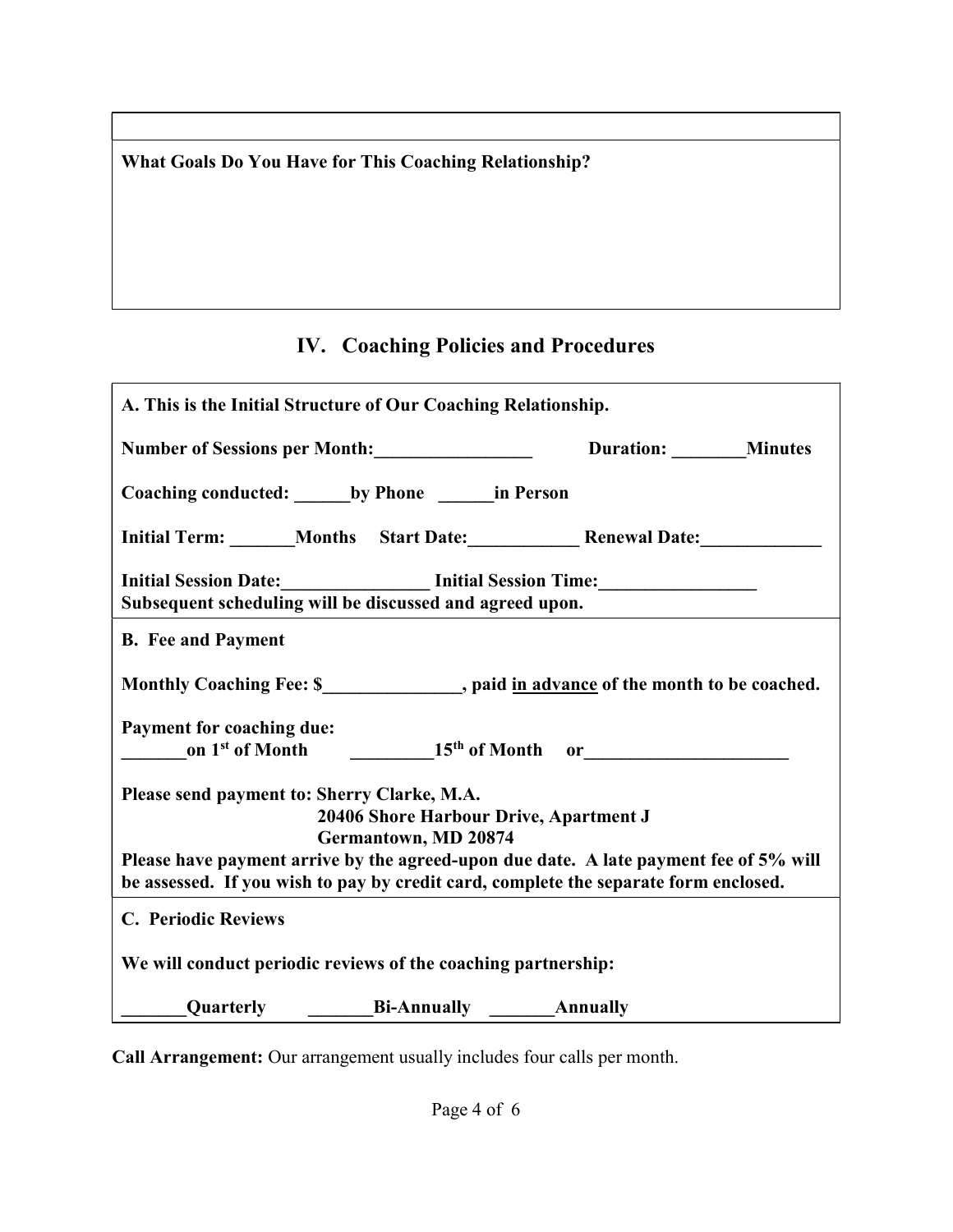Additional Contacts: In addition to the regularly scheduled calls per month, Client may call or e-mail me, if he/she needs advice, has a problem or can't wait to share a success. If you reach my voice mail, please leave a message and let me know, if you want me to call back. If you send an e-mail and want a quick response, please indicate that in the subject line. Otherwise, I will respond within 24 hours Monday through Thursday. Please limit the extra phone calls to 5 or 6 minutes.

Confidentiality: All interactions with you are kept strictly confidential. I may occasionally consult my own coach on your behalf, but that is the only exception. If I do, you will not be identified by name. Any other sharing would be with your permission.

Referrals: My practice fills by referrals. If you are benefiting from our relationship, please suggest my services to appropriate colleagues and friends. I know other coaches and their specialties and will suggest who would be appropriate for them, if I can not meet their requirements.

Results: You are responsible for producing results and your decisions are your own. My responsibility is to explore with you the opportunities and possibilities available. I will be your #1 advocate, cheerleader and coach and will assist you in building the life you want. I will respect your life choices.

#### Initial Focus of Our Work:

#### Call Policy:

- Call me at 301-956-0900 at our appointment time. If you get my voice mail, please hang up, wait one or two minutes, and call again - our clocks are not always synchronized.
- If  $I$  have to change an appointment, I will always reschedule it and make sure you have the call you paid for.
- ·
	- If you need to cancel or reschedule the session, please give 24-hour notice. We will reschedule to a mutually acceptable time. Emergencies will be dealt with as they arise. Forgetting or just missing an appointed call are not emergencies. Missed appointments or non-emergency cancellations with less than 24-hour notice may be difficult to reschedule and will count as one of your scheduled calls.
- Client pays for long distance charges, if any.